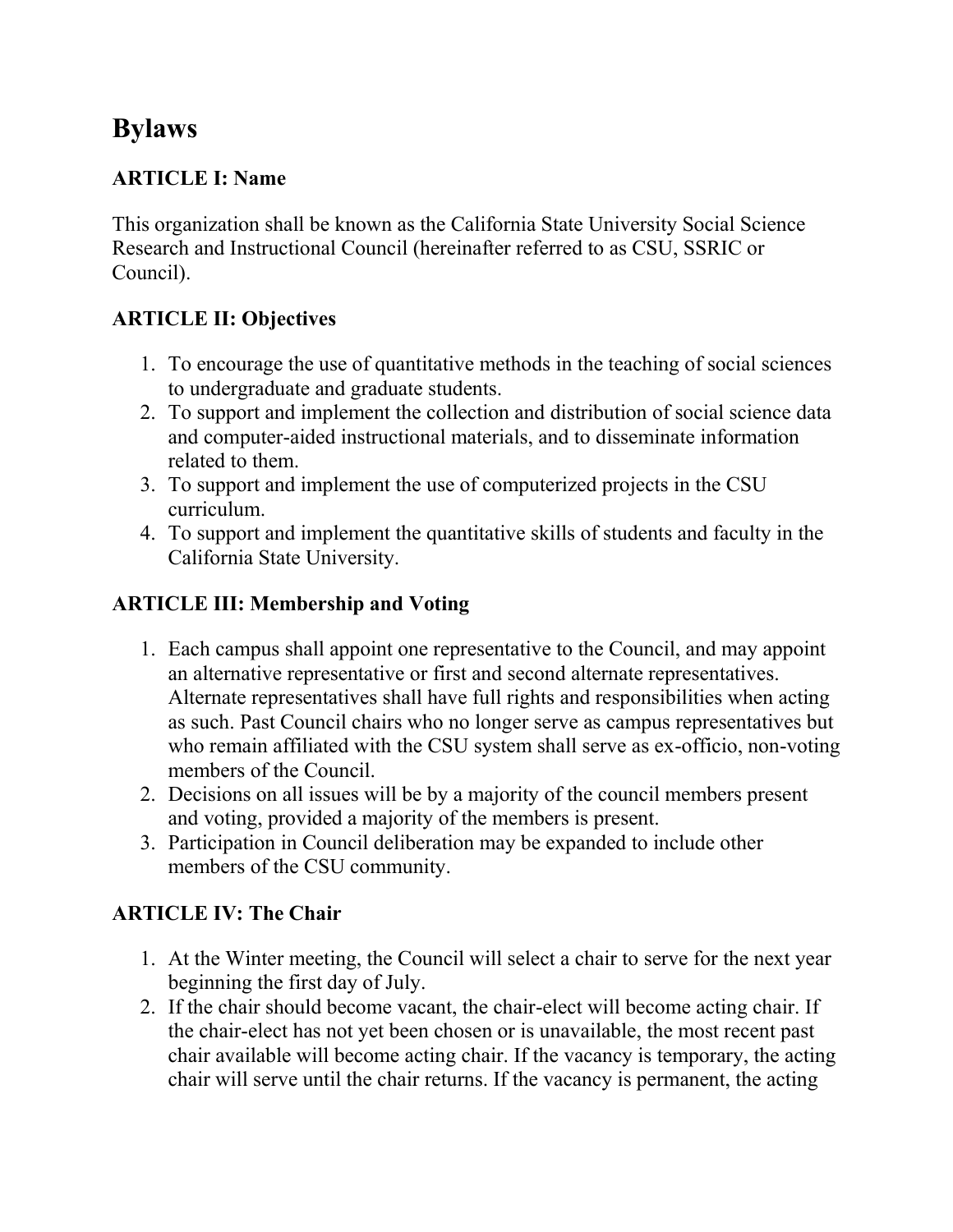chair will serve until the next business meeting, at which time a new chair will be elected for the remainder of the term of office.

### **ARTICLE V: Meetings**

There shall be at least three meetings of the council in each academic year.

#### **ARTICLE VI: Summer Training Programs, Ann Arbor**

- 1. Any council member may nominate participants.
- 2. Both faculty and students will be considered eligible applicants.
- 3. Under the assumption that elementary training in research methods is readily available within the CSU, preference will be given to those applicants qualifying for the more advanced programs.
- 4. The Council will attempt to insure that each campus is represented.

# **ARTICLE VII: Attendance at Biennial ICPSR Meeting in Ann Arbor**

According to the terms of the agreement with ICPSR in Ann Arbor, CSU is entitled to send up to ten participants to the Meeting of Official Representatives of ICPSR. Selection will be as follows:

- 1. The CSU, SSRIC Chair at the time of the ICPSR Meeting shall be one of the CSU, SSRIC representatives attending the ICPSR meeting. If the Council Chair or other designated attendees are unable to attend, the campus next in line on the rotating list will be designated.
- 2. The Council will select the other campuses on a rotating basis at the Spring Council meeting prior to the ICPSR meeting. If a campus entitled to send a representative cannot do so, the campus will not lose its position on the rotating list.
- 3. As many participants will be funded to attend the ICPSR meeting as can be fully supported by ICPSR or Non-ICPSR funds.
- 4. If any campus is not represented at a minimum of one SSRIC business meeting during the academic year prior to the ICPSR meeting, that campus will be moved to the bottom of the rotation list.

# **ARTICLE VIII: Amendments**

Amendments to these By-Laws shall be adopted by an absolute majority of the members of the Council. Proposals for amendment shall be submitted to Council members by mail in advance of one of the regular meetings.